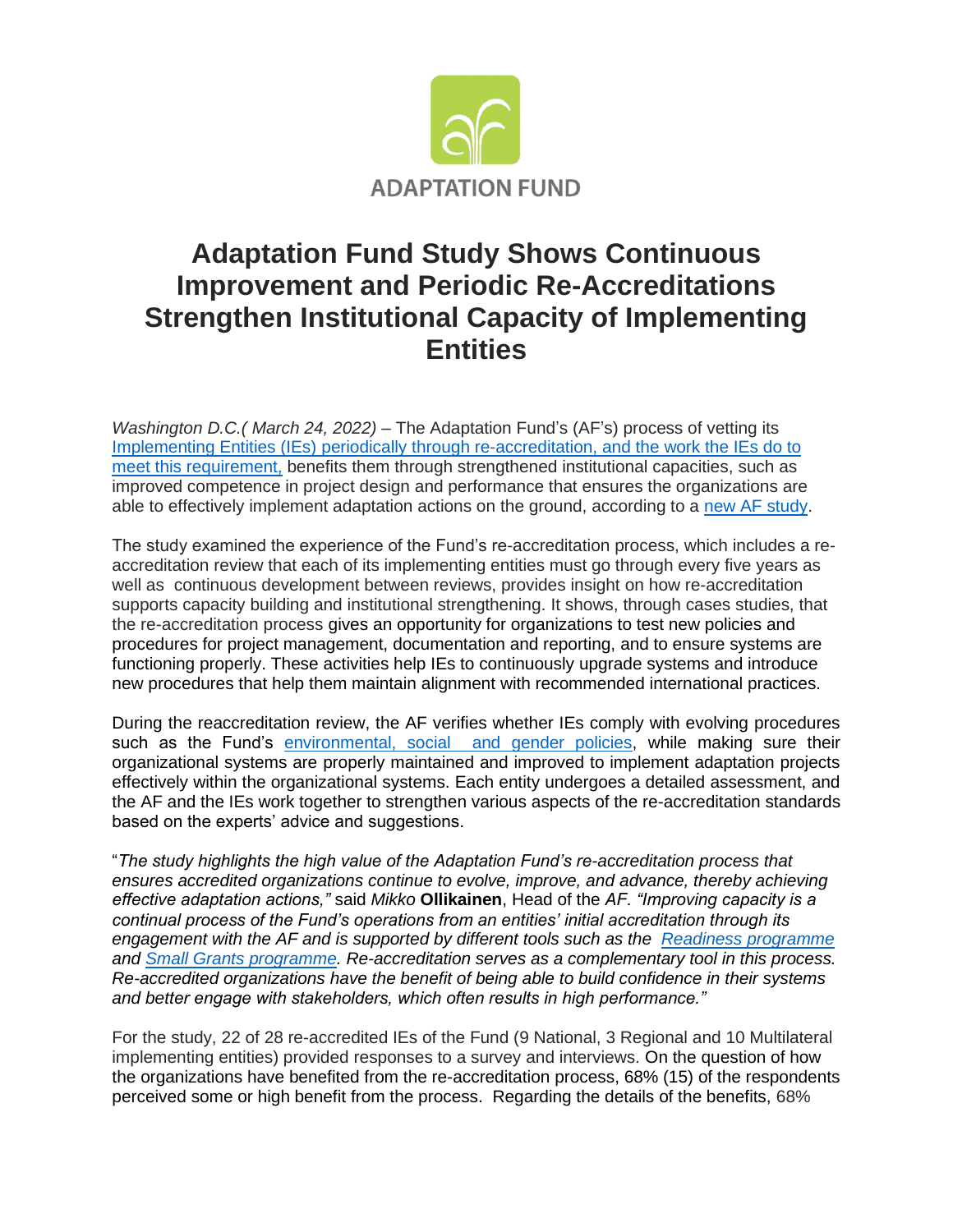

(15) said that the re-accreditation process especially contributed to an increase in institutional capacity while 18 respondents found their organization acquired or improved certain competencies during the initial AF accreditation process with an Environmental and Social mechanism or framework.

Developing and implementing projects is another valuable factor that enhances IEs' experience.

*"The implementation of an AF project has strongly strengthened [our] internal capacities, project management, due diligence approaches, reporting templates and methods, field control and audit procedures, supervision and follow up tasks, and financial and procurement practices. [AF project implementation] has also brought additional experience [to the organization] in project formulation*," said one of the Regional IEs in the interviews.

Other key findings from the study include:

- The re-accreditation process provides an opportunity for IEs to engage in a continuous improvement model by ensuring that their organization is documenting all of its management and operating procedures; conforming to internationally recognized standards; operating effectively; and establishing permanent capacity building of national staff.
- Document compliance is critical with policies, strategies, and guidance and to demonstrate that internal processes work properly, which will facilitate the overall reaccreditation process.
- The AF's re-accreditation written guidance and directions provided to IEs are clear and easy to follow. Direct communication with the AF is also helpful for the re-accreditation process.

There were still some challenges in the re-accreditation process highlighted by the IEs due to lack of institutional capacity or internal constraint. 73% (17) of the IEs rated the re-accreditation effort as requiring a neutral to somewhat high level of effort, and 36% (8) of respondents rated the overall difficulty of the re-accreditation process as somewhat difficult. This was particularly true for national Direct Access IEs and smaller entities that do not have experience or enough staff to manage the workload for the re-accreditation application. For multilateral IEs, the most challenging part was demonstration of compliance with the AF's policies, especially the Environmental and Social Protection policy. An understanding of how best to approach the requirements could be a common challenge as well.

*"It is essential to make sure accessible communications and inquiry channels and effective information sharing systems are integrated into all the steps for re-accreditation*," said **Cristina Dengel,** Knowledge Management Officer of the AF. "*AF is committed to engage with organizations to share our expertise and experience, which will help to lead to successful reaccreditation and further effective project implementation."*

A total of 28 of the AF's 54 accredited entities have been re-accredited since the AF became the first climate fund to develop and launch a re-accreditation process in 2013. In addition to the